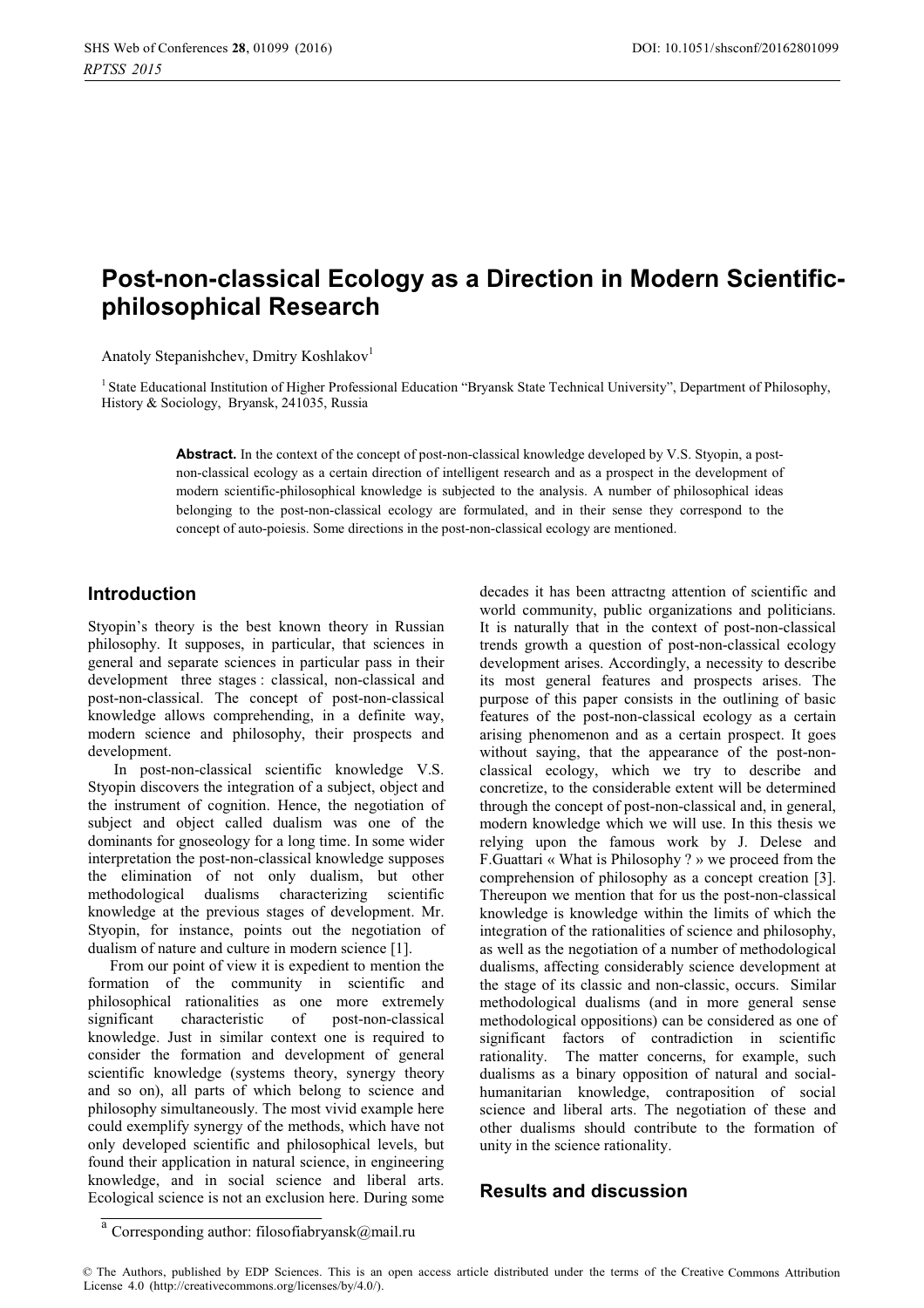We agreed that one of the features in post-non-classic knowledge is the formation of rationality unity in science and philosophy. It should be recognized that ecology does not stand apart from this process, but it is in its context. So, in the ideas of P. Teiard de Charden, V.I. Vernadsky, N.N. Moiseyev and other thinkers and also in intelligent investigations of the Roman Club we perceive the aspiration to integration within the limits of ecological knowledge of scientific and philosophical kinds of investigations. For instance, N.N. Moiseyev pointed out to similar integration, supposing that philosophy transforms disembodied knowledge of human nature into « metascience of a place, purposes, possibilities of human existence as an organic part of the universe » [4].

In a certain sense namely the sign of a post-nonclassic stage in the development of modern ecology for us is N.V. Popkova's Monograph « Philosophical Ecology » [4]. The topicality of this work is dictated by the fact that the development of different ecological subjects requires now the formation of merely the philosophical, in a sense, integral ecology [4]. In other words, besides rapid development of a variety of modern ecology branches, the intensive activity concerning our knowledge extension in the field of philosophic ecology is necessary.

In this connection in this work we set an object to show what, to out mind, is hidden behind the comprehension of post-non-classical ecology as a symbiosis of scientific and philosophic knowledge. For this, apparently, it makes sense to see what the reflection of basic features of post-non-classical scientific knowledge reveals in a current ecological discourse and what sense they are loaded with. Realizing a similar strategy we address ourselves to some fundamental philosophical principles and genesis and, through the prism of all this, to the problems of philosophy.

As is well known, the great German philosopher, E. Kant, has defined a person as « a resident of two worlds » - the outer world and the world of his/her own soul. The problem of the relation of these two worlds is ancient. A person, as a matter of fact, is interested in the relation of these two worlds, the inhabitant of which according to Kant s/he is. The way, how these existing worlds are correlated in the time of human life, is the problem which is by no means useless, and in certain situations is painful and even morbid.

Being unable to describe a mutual determination of both worlds and, in such a way, to solve a problem of their relation, philosophy increasingly began to oppose them to each other and describe them separately. Just on the basis of this contrasting the confrontation of two basic branches of a classical stage in the development of philosophy idealism and materialism was formed, and, also the adherents of this or that philosophic doctrine, so called idealists and materialists, appeared. If the former considered inner world to be primary, the latter prioritized material world. Today the problem of the spirit and matter relation, of consciousness and existence, seems to become obsolete. At the same time it is significant to comprehend the confrontation of idealists and materialists, on the one hand, in advanced

science (owing to « bifurcation » of the world into ideal and material, it turned out to be possible in one way or another to comprehend the structure of each world of our interest), but on the other hand, for quite some time now it began to apply the brake to science (as the confrontation of ideal and material worlds as though tabooed the searches of logic of their mutual determination). Such is an inconsistency of comprehension : when carrying out an analytical division of the world into parts, it makes possible the comprehension of these parts, but complicates the comprehension and their interactions and their joint existence as the very integral phenomenon. And at the same time for modern philosophy and science the integral comprehension becomes utmost urgent as an indirect evidence of the development of synergy, methodology of multi-disciplinary investigations, the complexity theory and so on.

In the era of the classic development of philosophy and science it turned out that the material world is simpler in perception than the inner one. It yields easier and is better for formalization and structuring. Owing to this fact, in classical science natural history developed quicker than liberal arts. Under this influence even in the XX-th century in many sciences solely natural scientific directions proceeded with domination, while liberal arts seemed to be of the secondary importance for a long time. Such a thing occurred, for example, with geography, where for a long time namely physical geography dominated [6]. As a matter of principle, in a similar way the case was with ecology reduced to its biological branch.

The formation of the non-classical paradigm of philosophizing among other things represented a transition to the comprehension of the ways of correlation between the inner world of man and its social environment. The problem of their relation is a specific sociological projection of the problem of the relation between inner and material worlds. The rise of interest to this problem should be connected with the name of the outstanding French philosopher-positivist, O. Cont, who became a progenitor of sociology.

From the point of view of philosophy a person has a triple substance : simultaneously social, psychical and biological. In a certain sense on the basis of this idea three branches of non-classical philosophy were formed: rationalism, irrationalism and psychological direction. Each of the branches was drawn towards one of the components of the triple human substance : rationalism – to the social essence (O. Cont, M. Weber, G. Simmel, Yu. Habermas et al.), irracionalism to biological essense (A. Bergson, F. Nietzsche et al.), psychological direction – to psychical (L. Word, G. Tard, V. Pareto et al.).

The non-classical philosophy did not give a possibility to describe the correlation of the ideal and material worlds, but it turned out to be humanitarian (human-centered) in its essence and gave an appreciable pulse to the development of social-humanitarian knowledge. By chance, just in the course of the nonclassical philosophy as a self-dependent science, sociology, politology, and psychology, which earlier developed solely within the limits of philosophy (as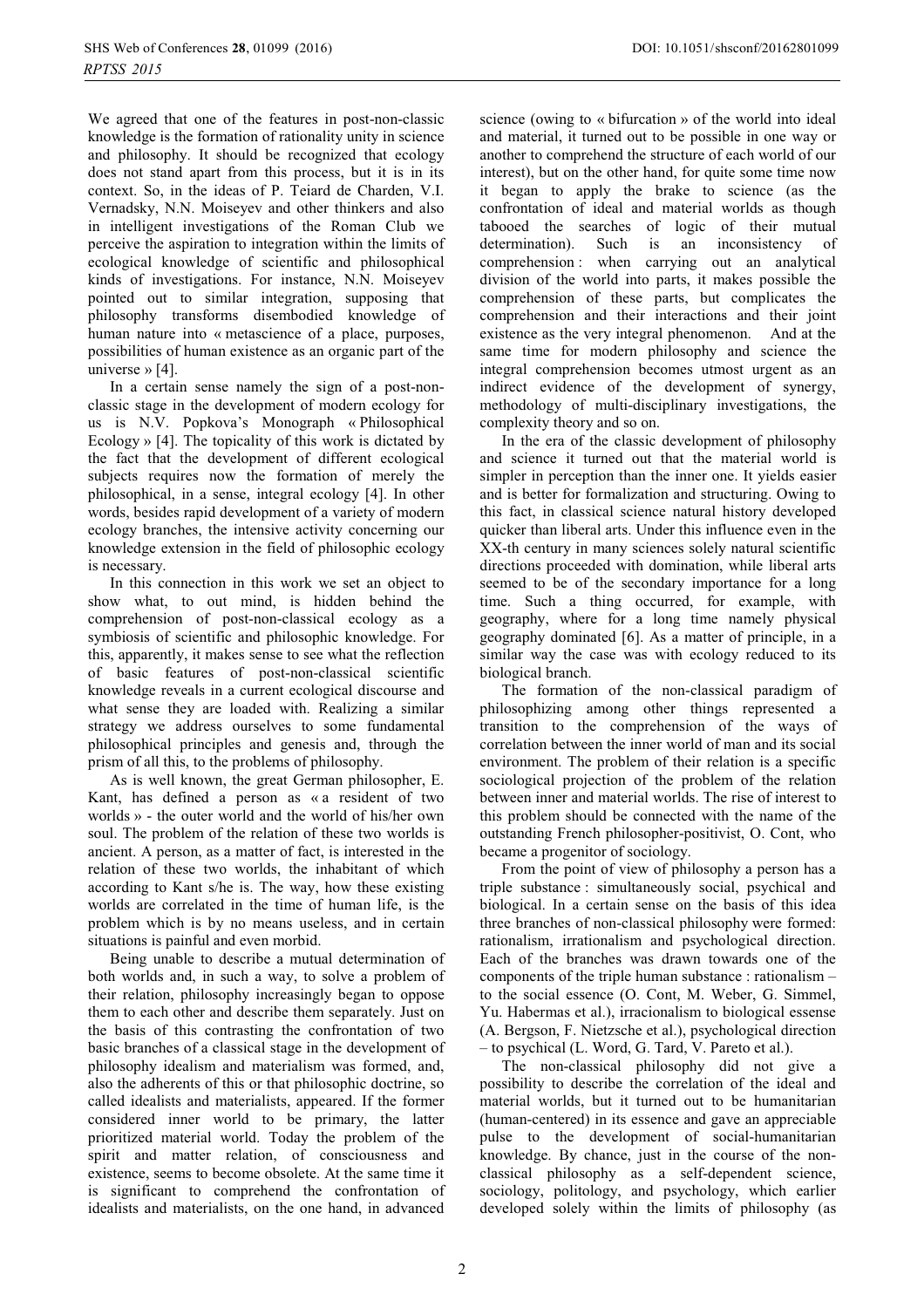social philosophy, political and so on), arose. On the one hand, the positivism sought to reduce social humanitarian knowledge to natural science, but on the other hand, by means of the efforts of similar reduction it brought something new into social humanitarian knowledge, the result of which turned out to be of sociology origin. The positivism, for instance, turned the humanitarian knowledge to empiric investigations for comprehension of the world by means of accurate and methodical observations. The growth of the significance<br>of social, humanitarian, anthropological and of social, humanitarian, anthropological and psychological factors and approaches to such sciences as geography, ecology, medicine was under the impact of non-classical philosophy development.

The post-non-classical science and philosophy performed the next step on this way stretched in centures. They followed not only the way of integration with each other that caused the phenomenon of general scientific knowledge, but also followed the way of the negotiation of many demarcation lines inside the field of scientific philosophical knowledge. In philosophy a process of a certain model formation of the interaction of the inner and material worlds began – the interface between spirit and matter - as it was called by one of the founders of synergetics I.R. Prigozhin. If earlier it was possible to suppose and postulate the connection of the inner and material worlds only from philosophical positions, but now the problem, concerning the investigation and modeling of this connection, arose.

It is in this context that the process of the integration of natural, technical and engineering and socialhumanitarian knowledge began. In this matter, synergetics, as it was already partly emphasized, is one of the striking examples of that in scientific knowledge border lines ; in the former times its structuring affected less and less.

As a result, it is possible to suppose that one of the features of post-non-classical ecology must be, and apparently, becomes the negotiation of borders between natural and socio-humanitarian ecology. In this case, to tell the truth, a certain paradox arises. The essence of it consists in that the negotiation of borders inside of ecology must pass not through the issues weakening the ecological knowledge in different directions (though, we admit, it is possible), but through the detection and systematizing connections between those problemthematic areas which are in the center of attention of different directions of ecology. That is, as a matter of fact, there must be a modeling interface between spiritual and material aspects of the ecological reality and this, in its turn, can contribute not to elimination of borders between them, but vice versa, to their strengthening for the purpose of the reconsideration of the whole complex of ecological problems and connections inside of it.

What does all this mean?

In the first place, it means that it is necessary to consider ecological issues not only in the natural (natural – scientific) aspect, but also in the social – humanitarian one. Secondly, which is equally important, it is expedient to comprehend most completely the connection between them, their mutual determination not

only within the limits of ecology to combine two ecological problems (natural and social-humanitarian). Some elementary ideas aimed at the solution of this problem we will try to formulate in this paper.

So, within the bounds of the post-non-classical ecology comprehended well enough there is an essential search and formation of such conceptual models which would not simply combine humanitarian and natural ecological issues, but determine the connection between them, and also mutual determination between the inner and material worlds in general. Solving this problem, it is evidently necessary to take into account not only ecological, but, in a sense, an extra-ecological (offecological) reality. From our point of view, within the bounds of post-non-classical ecology there is a sense to proceed from the following conceptual principles and prerequisites :

1. The ecological issues (in this case the set of problems of ecology is treated as the environment of human being, society, flora and fauna) are the result of human technical activity, engineering development, realised by a person. The engineering formation began still from time immemorial, say, with the search of tools for the world development, but in the course of time the engineering by its effect upon the world took more and more a system and systematic character, became increasingly scaled affecting it, generating and increasing ecological problems of most various kinds and sense.

2. In their developed kind of technics and technology there is a result of science, which is a certain sort of unfolding, realization, even alternative existence (other existence) of science. Engineering, in particular based on science, has become a powerful tool of the person's influence upon the world surrounding him/her with all the ensuing consequences, of both a positive and negative character. It is even possible to say that science and engineering literally pulled a person out from the natural world and opposed a person to nature. But it will be correct not in everything, as the process of man extracting from nature and the juxtaposition of man to nature was caused by culture. The perception by human society of its own unity based on the connection with culture developed hand in hand with the opposition of this community to fauna and nature in general. In this connection it makes sense to suppose that science and technology became such tools created by people which were required for the discovery of power over the forces of nature by a person. In this sense it is inportant and, in its turn, logic to consider the following point.

3. Science and, due to it, engineering (if the matter concerns engineering based on science) are the result of the human inner world, the alternative existence (otherexistence) of this world.

In a broad interpretation of the ecological reality the human inner world should be considered as its part (at the minimum – considerable, at the maximum – decisive).

4. Ecological problems arising under the influence of science and engineering development cause social problems, directly and indirectly affecting the human inner world. As we can see the circle is enclosed. The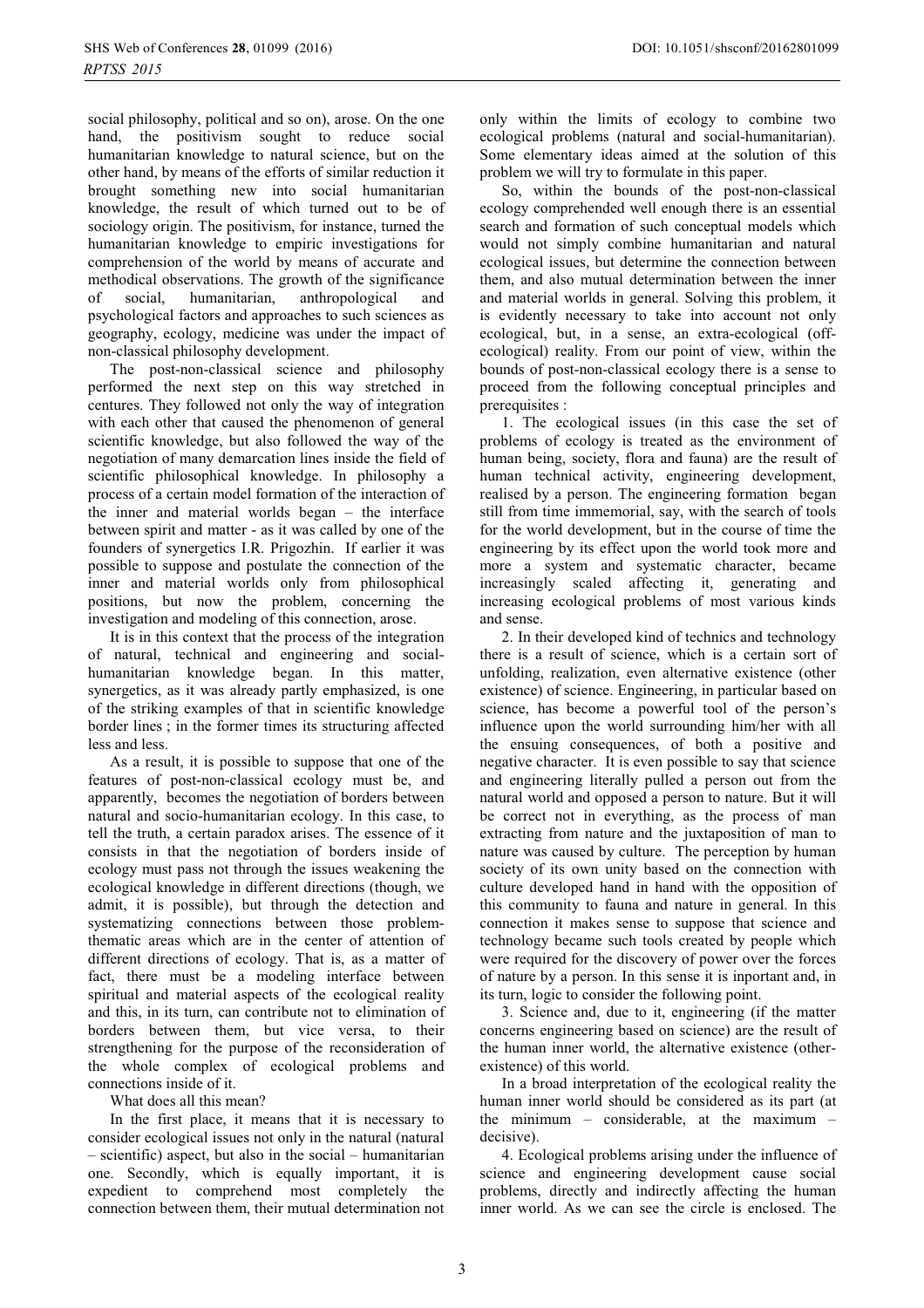human inner world generates science, engineering and technology, but the person her/himself becomes a hostage of his/her subject-adherence, because ecology changes result in specific social and humanitarian problems.

So, from our point of view, ecological contradictions should be analyzed taking into account rapid development of technics and technology and also technic-technological knowledge. All power of modern techno-sphere becomes the incarnation of scientific knowledge, its development and realization and, in a certain sense, an alternative existence of scientific creation, and in the end – human inner world. In this connection, ecology goes out not only in the sociotechno-natural context, but in the wider context – anthropo-post-socio-techno-natural one. In any case we obtain the following chain of interconnections : « human inner world  $\rightarrow$  science  $\rightarrow$  technics and technology (techno-sphere, if the matter concerns general problem)  $\rightarrow$  ecology problems ».

5 In a number of elements of the purpose mentioned above, it is necessary to distinguish and take into account the availability two components: natural and social humanitarian.

In particular, science, in the epistemological sense, disintegrates into natural and socio-humanitarian scientific knowledge. More than this, in the modern world technics and technology, techno-sphere, as a matter of principle « bifurcates » into « natural » technics and « social-humanitarian » one. If the first one relies upon the laws of nature, then the second – upon the regularities of the social-humanitarian plan. A striking example and indirect proof of « unnatural » technics are various social humanitarian technologies (political and social technologies, educational and marketing technologies, psycho-technics and so on) and their wide spreading in the modern world. Such sorts of technology are rather often considered as a consequence of the translation of a technical thinking style into a social-humanitarian sphere, that is, in the sphere of the existence of a person and society, in the sphere of functioning of individual and social consciousness. As one of the substantiations for such a widening approach to technics we can give the position of the well-known German philosopher and sociologist, T. Adorno. He insisted, in particular, upon the following: « a concept of spiritual culture rejecting technics arises merely from the ignorance of the society own essence. All spiritual has technical elements : only that one, who knows spirit as an observer can deceive oneself that spiritual products came out of the blue » [4].

As long as science and right after it technics bifurcate into two components (natural and social – humanitarian), then, in a similar way ecology bifurcates. In this case a two-component comprehension of ecology supposes that besides a common natural-scientific direction in ecology it is necessary that social – humanitarian ecology should exist. We are prone to connect it with such intelligent and widely interpreted approaches as ecology of human inner existence, art and culture, public consciousness, social information environment and so on. We repeat ourselves, as if a circle closes : the human inner world by

means of scientific – technical and other creation transforms the environment of a person and as a consequence of this generates ecological problems and contradictions. The last ones, problems and contradictions of ecology in its wide interpretation change a person, starting all this circular (closed) process and his/her inner world.

In a similar context the necessity to address the concept of autopoiesis arises. It was developed at the beginning of the 1970-s by Chilean neuroscientists U. Maturana and F. Varela. From their point of view, all living substances are autopoetic, that is, reproducing themselves [2].

The autopoiesis concept intersects with the basic provisions of synergetics, evolution epistemology , theory of complexity and other directions of the development of modern science and philosophy.

We discussed the model of ecological reality within the bounds of which the human inner world (both a person and his/her inner world exist in ecological environment, though understood widely enough) in creation and production activity (economy) changes human environment (both natural and spiritual) that has a direct impact on a person and on the human inner world. It is evident, that this model of ecological reality intersects with the idea of autopoiesis itself. In such a way, post-non-classical ecology must be accordant to the concept of autopoiesis and to a considerable extent it must rely upon it, using its achievements.

By virtue of nearness of this concept to synergetics and other phenomena of post-non-classical knowledge emphasized above, it seems to us important to emphasize that, within the limits of post-non-classical ecology, particular attention should be paid to the following intellident investigations :

- to the comprehension of effects of self-organization and its limits in ecology;

- to the searches of management phenomena and boundaries of controllability in ecological reality;

- to the works in the field of epistomological and cognitive ecology investigating the influence of human knowledge and human inner world upon ecology and responding ecology influence upon man and human inner world.

In any case in the corresponding context it becomes evident that reflecting on similar logic we are just in the field of post-non-classical knowledge. This is evidenced by the fact that the conceptual model offered by us points out the autopoiesis of both human inner world (which changes through one's own creation of both the environment and itself), and ecological reality in its broad interpretation. Not for nothing, one of the basic conditions of the autopoiesis concept supposes coevolution of an autopoiesis system and its surroundings [2], in our case – inner world and the universe in general.

The post-non-classic side of an ecological approach considered by us, in addition, witnesses a fractal character of the offered conceptual model of ecological reality (but fractals, to the considerable extent, are addressed to synergetics and point out chaotic dynamics).